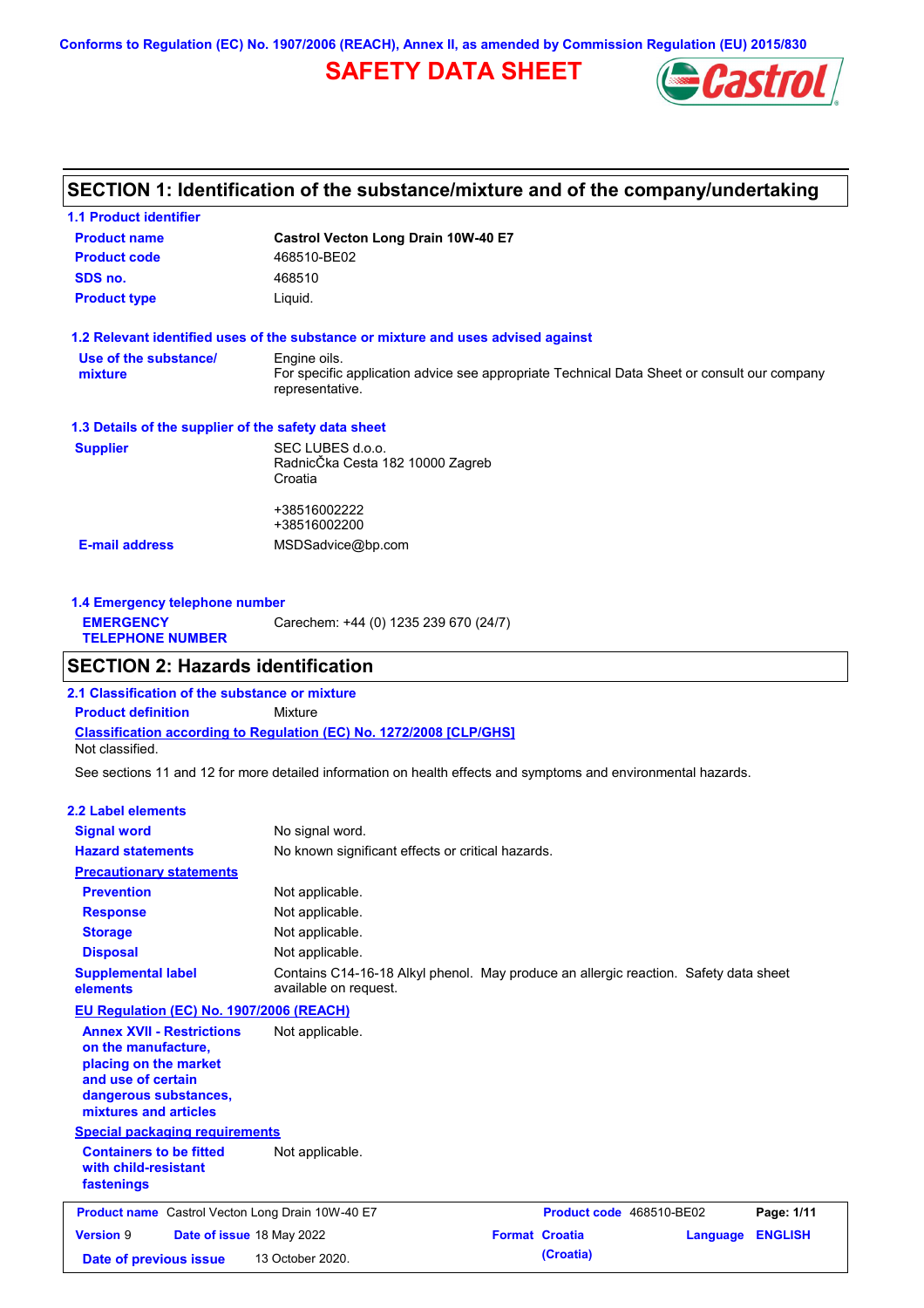## **SECTION 2: Hazards identification**

| <b>Tactile warning of danger</b>                                                                                         | Not applicable.                                                                                                                                                                                                                                                                                                                                                        |
|--------------------------------------------------------------------------------------------------------------------------|------------------------------------------------------------------------------------------------------------------------------------------------------------------------------------------------------------------------------------------------------------------------------------------------------------------------------------------------------------------------|
| 2.3 Other hazards                                                                                                        |                                                                                                                                                                                                                                                                                                                                                                        |
| <b>Results of PBT and vPvB</b><br>assessment                                                                             | Product does not meet the criteria for PBT or vPvB according to Regulation (EC) No. 1907/2006,<br>Annex XIII.                                                                                                                                                                                                                                                          |
| <b>Product meets the criteria</b><br>for PBT or vPvB according<br>to Regulation (EC) No.<br><b>1907/2006, Annex XIII</b> | This mixture does not contain any substances that are assessed to be a PBT or a vPvB.                                                                                                                                                                                                                                                                                  |
| Other hazards which do<br>not result in classification                                                                   | Defatting to the skin.<br>USED ENGINE OILS<br>Used engine oil may contain hazardous components which have the potential to cause skin<br>cancer.<br>See Toxicological Information, section 11 of this Safety Data Sheet.<br>Experimental data on one or more of the components has been used to determine all or part of<br>the hazard classification of this product. |

## **SECTION 3: Composition/information on ingredients**

| <b>3.2 Mixtures</b>                                                                       |                                                                                      |      |                                                                    |             |
|-------------------------------------------------------------------------------------------|--------------------------------------------------------------------------------------|------|--------------------------------------------------------------------|-------------|
| <b>Product definition</b><br>Mixture                                                      |                                                                                      |      |                                                                    |             |
| $H$ ighly refined base oil (IP 346 DMSO extract < 3%). Proprietary performance additives. |                                                                                      |      |                                                                    |             |
| <b>Product/ingredient</b><br>name                                                         | <b>Identifiers</b>                                                                   | $\%$ | <b>Regulation (EC) No.</b><br>1272/2008 [CLP]                      | <b>Type</b> |
| Distillates (petroleum), hydrotreated<br>heavy paraffinic                                 | REACH #: 01-2119484627-25<br>EC: 265-157-1<br>CAS: 64742-54-7<br>Index: 649-467-00-8 | ≤5   | Asp. Tox. 1, H304                                                  | [1] [2]     |
| zinc bis[O-(6-methylheptyl)] bis[O-(sec-<br>butyl)] bis(dithiophosphate)                  | REACH #: 01-2119543726-33<br>$EC: 298-577-9$<br>CAS: 93819-94-4                      | 2.5  | Skin Irrit. 2, H315<br>Eye Dam. 1, H318<br>Aquatic Chronic 2. H411 | $[1]$       |
| C14-16-18 Alkyl phenol                                                                    | REACH #: 01-2119498288-19                                                            | ≤3   | Skin Sens. 1B, H317<br>STOT RE 2. H373                             | $[1]$       |

**See Section 16 for the full text of the H statements declared above.**

#### Type

[1] Substance classified with a health or environmental hazard

[2] Substance with a workplace exposure limit

[3] Substance meets the criteria for PBT according to Regulation (EC) No. 1907/2006, Annex XIII

[4] Substance meets the criteria for vPvB according to Regulation (EC) No. 1907/2006, Annex XIII

[5] Substance of equivalent concern

[6] Additional disclosure due to company policy

Occupational exposure limits, if available, are listed in Section 8.

### **SECTION 4: First aid measures**

### **4.1 Description of first aid measures**

| Eye contact                       | In case of contact, immediately flush eyes with plenty of water for at least 15 minutes. Eyelids<br>should be held away from the eyeball to ensure thorough rinsing. Check for and remove any<br>contact lenses. Get medical attention. |
|-----------------------------------|-----------------------------------------------------------------------------------------------------------------------------------------------------------------------------------------------------------------------------------------|
| <b>Skin contact</b>               | Wash skin thoroughly with soap and water or use recognised skin cleanser. Remove<br>contaminated clothing and shoes. Wash clothing before reuse. Clean shoes thoroughly before<br>reuse. Get medical attention if irritation develops.  |
| <b>Inhalation</b>                 | If inhaled, remove to fresh air. Get medical attention if symptoms occur.                                                                                                                                                               |
| <b>Ingestion</b>                  | Do not induce vomiting unless directed to do so by medical personnel. Get medical attention if<br>symptoms occur.                                                                                                                       |
| <b>Protection of first-aiders</b> | No action shall be taken involving any personal risk or without suitable training. It may be<br>dangerous to the person providing aid to give mouth-to-mouth resuscitation.                                                             |

#### **4.2 Most important symptoms and effects, both acute and delayed**

See Section 11 for more detailed information on health effects and symptoms. **Potential acute health effects**

| <b>Product name</b> Castrol Vecton Long Drain 10W-40 E7 |  |                                  | Product code 468510-BE02 |                       | Page: 2/11              |  |
|---------------------------------------------------------|--|----------------------------------|--------------------------|-----------------------|-------------------------|--|
| <b>Version 9</b>                                        |  | <b>Date of issue 18 May 2022</b> |                          | <b>Format Croatia</b> | <b>Language ENGLISH</b> |  |
| Date of previous issue                                  |  | 13 October 2020.                 |                          | (Croatia)             |                         |  |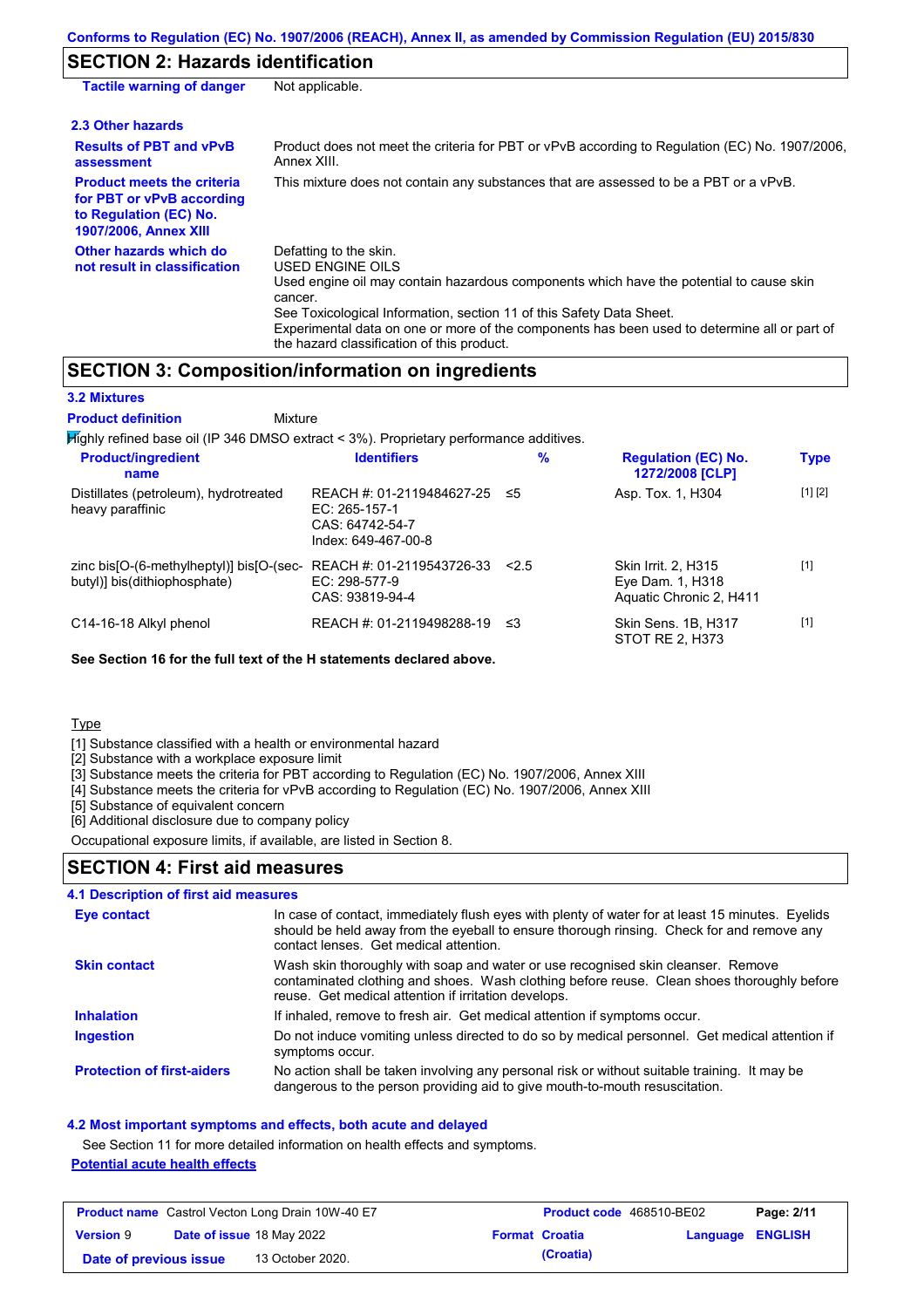# **SECTION 4: First aid measures**

| <b>Inhalation</b>   | Vapour inhalation under ambient conditions is not normally a problem due to low vapour<br>pressure.                                                       |
|---------------------|-----------------------------------------------------------------------------------------------------------------------------------------------------------|
| <b>Ingestion</b>    | No known significant effects or critical hazards.                                                                                                         |
| <b>Skin contact</b> | Defatting to the skin. May cause skin dryness and irritation. Not considered a skin sensitizer.<br>Based on data available for this or related materials. |
| Eye contact         | Not classified as an eye irritant. Based on data available for this or related materials.                                                                 |
|                     | Delayed and immediate effects as well as chronic effects from short and long-term exposure                                                                |
| <b>Inhalation</b>   | Overexposure to the inhalation of airborne droplets or aerosols may cause irritation of the<br>respiratory tract.                                         |
| <b>Ingestion</b>    | Ingestion of large quantities may cause nausea and diarrhoea.                                                                                             |
| <b>Skin contact</b> | Prolonged or repeated contact can defat the skin and lead to irritation and/or dermatitis.                                                                |
| Eye contact         | Potential risk of transient stinging or redness if accidental eye contact occurs.                                                                         |
|                     |                                                                                                                                                           |

## **4.3 Indication of any immediate medical attention and special treatment needed**

| <b>Notes to physician</b>                                 | Treatment should in general be symptomatic and directed to relieving any effects.                                                                                                                                                                                                                                                                                 |  |  |  |
|-----------------------------------------------------------|-------------------------------------------------------------------------------------------------------------------------------------------------------------------------------------------------------------------------------------------------------------------------------------------------------------------------------------------------------------------|--|--|--|
| <b>SECTION 5: Firefighting measures</b>                   |                                                                                                                                                                                                                                                                                                                                                                   |  |  |  |
| 5.1 Extinguishing media<br><b>Suitable extinguishing</b>  | In case of fire, use foam, dry chemical or carbon dioxide extinguisher or spray.                                                                                                                                                                                                                                                                                  |  |  |  |
| media                                                     |                                                                                                                                                                                                                                                                                                                                                                   |  |  |  |
| <b>Unsuitable extinguishing</b><br>media                  | Do not use water jet. The use of a water jet may cause the fire to spread by splashing the<br>burning product.                                                                                                                                                                                                                                                    |  |  |  |
| 5.2 Special hazards arising from the substance or mixture |                                                                                                                                                                                                                                                                                                                                                                   |  |  |  |
| <b>Hazards from the</b><br>substance or mixture           | In a fire or if heated, a pressure increase will occur and the container may burst.                                                                                                                                                                                                                                                                               |  |  |  |
| <b>Hazardous combustion</b><br>products                   | Combustion products may include the following:<br>carbon oxides $(CO, CO2)$ (carbon monoxide, carbon dioxide)                                                                                                                                                                                                                                                     |  |  |  |
| <b>5.3 Advice for firefighters</b>                        |                                                                                                                                                                                                                                                                                                                                                                   |  |  |  |
| <b>Special precautions for</b><br>fire-fighters           | No action shall be taken involving any personal risk or without suitable training. Promptly<br>isolate the scene by removing all persons from the vicinity of the incident if there is a fire.                                                                                                                                                                    |  |  |  |
| <b>Special protective</b><br>equipment for fire-fighters  | Fire-fighters should wear appropriate protective equipment and self-contained breathing<br>apparatus (SCBA) with a full face-piece operated in positive pressure mode. Clothing for fire-<br>fighters (including helmets, protective boots and gloves) conforming to European standard EN<br>469 will provide a basic level of protection for chemical incidents. |  |  |  |

# **SECTION 6: Accidental release measures**

|                                                                                                                                                                                                                                                                                                                                                                                                                  | 6.1 Personal precautions, protective equipment and emergency procedures                                                                                                                                                                                                                                                                                                                        |  |  |
|------------------------------------------------------------------------------------------------------------------------------------------------------------------------------------------------------------------------------------------------------------------------------------------------------------------------------------------------------------------------------------------------------------------|------------------------------------------------------------------------------------------------------------------------------------------------------------------------------------------------------------------------------------------------------------------------------------------------------------------------------------------------------------------------------------------------|--|--|
| For non-emergency<br>personnel                                                                                                                                                                                                                                                                                                                                                                                   | No action shall be taken involving any personal risk or without suitable training. Evacuate<br>surrounding areas. Keep unnecessary and unprotected personnel from entering. Do not touch<br>or walk through spilt material. Floors may be slippery; use care to avoid falling. Put on<br>appropriate personal protective equipment.                                                            |  |  |
| Entry into a confined space or poorly ventilated area contaminated with vapour, mist or fume is<br>For emergency responders<br>extremely hazardous without the correct respiratory protective equipment and a safe system of<br>work. Wear self-contained breathing apparatus. Wear a suitable chemical protective suit.<br>Chemical resistant boots. See also the information in "For non-emergency personnel". |                                                                                                                                                                                                                                                                                                                                                                                                |  |  |
| <b>6.2 Environmental</b><br>Avoid dispersal of spilt material and runoff and contact with soil, waterways, drains and sewers.<br>Inform the relevant authorities if the product has caused environmental pollution (sewers,<br>precautions<br>waterways, soil or air).                                                                                                                                           |                                                                                                                                                                                                                                                                                                                                                                                                |  |  |
| 6.3 Methods and material for containment and cleaning up                                                                                                                                                                                                                                                                                                                                                         |                                                                                                                                                                                                                                                                                                                                                                                                |  |  |
| <b>Small spill</b>                                                                                                                                                                                                                                                                                                                                                                                               | Stop leak if without risk. Move containers from spill area. Absorb with an inert material and<br>place in an appropriate waste disposal container. Dispose of via a licensed waste disposal<br>contractor.                                                                                                                                                                                     |  |  |
| <b>Large spill</b>                                                                                                                                                                                                                                                                                                                                                                                               | Stop leak if without risk. Move containers from spill area. Prevent entry into sewers, water<br>courses, basements or confined areas. Contain and collect spillage with non-combustible,<br>absorbent material e.g. sand, earth, vermiculite or diatomaceous earth and place in container<br>for disposal according to local regulations. Dispose of via a licensed waste disposal contractor. |  |  |

| <b>Product name</b> Castrol Vecton Long Drain 10W-40 E7 |  |                                  | <b>Product code</b> 468510-BE02 |                       | Page: 3/11              |  |
|---------------------------------------------------------|--|----------------------------------|---------------------------------|-----------------------|-------------------------|--|
| <b>Version 9</b>                                        |  | <b>Date of issue 18 May 2022</b> |                                 | <b>Format Croatia</b> | <b>Language ENGLISH</b> |  |
| Date of previous issue                                  |  | 13 October 2020.                 |                                 | (Croatia)             |                         |  |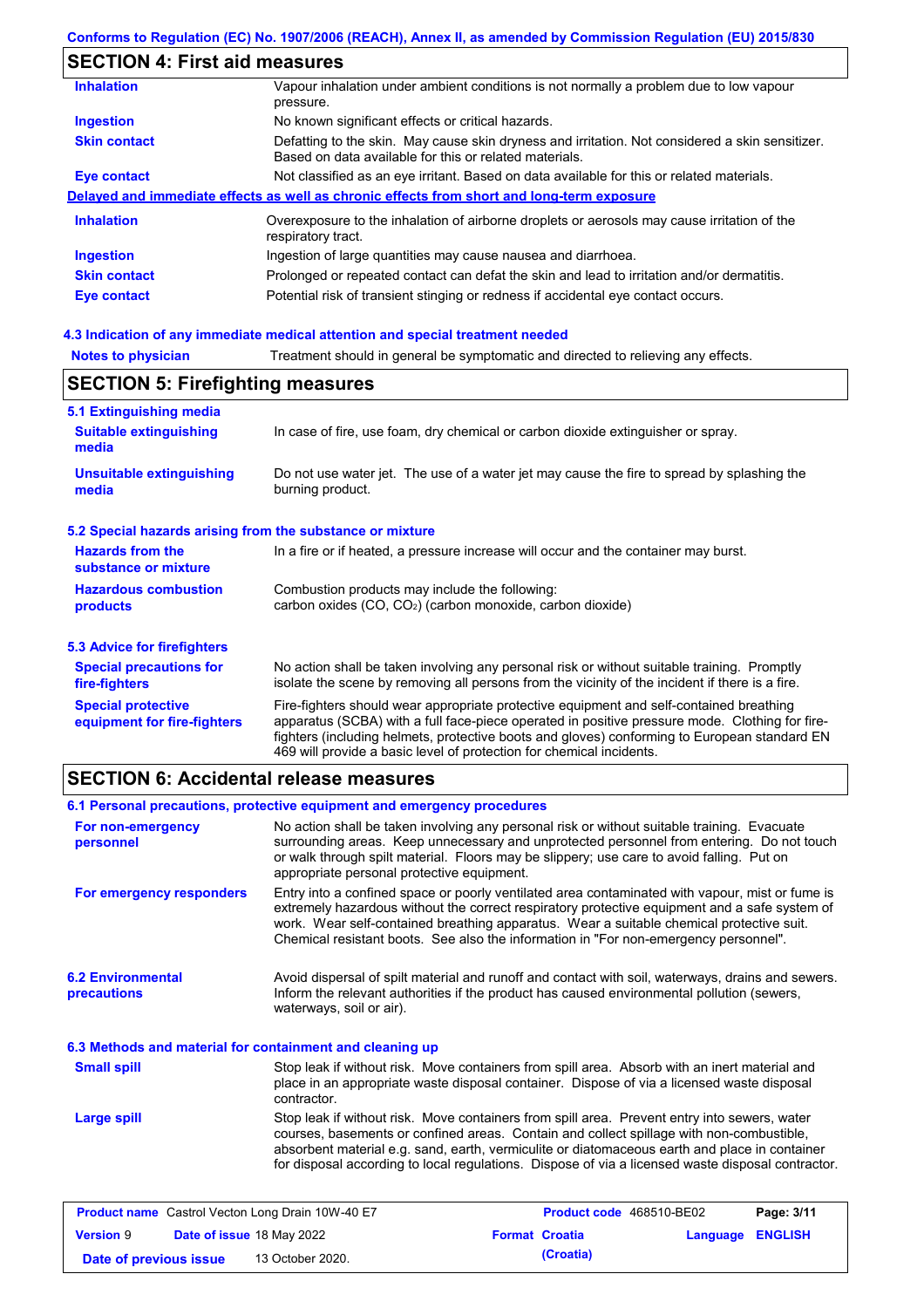## **SECTION 6: Accidental release measures**

| 6.4 Reference to other | See Section 1 for emergency contact information.                            |
|------------------------|-----------------------------------------------------------------------------|
| <b>sections</b>        | See Section 5 for firefighting measures.                                    |
|                        | See Section 8 for information on appropriate personal protective equipment. |
|                        | See Section 12 for environmental precautions.                               |
|                        | See Section 13 for additional waste treatment information.                  |

## **SECTION 7: Handling and storage**

| 7.1 Precautions for safe handling                                                    |                                                                                                                                                                                                                                                                                                                                                                                                                                                                                          |
|--------------------------------------------------------------------------------------|------------------------------------------------------------------------------------------------------------------------------------------------------------------------------------------------------------------------------------------------------------------------------------------------------------------------------------------------------------------------------------------------------------------------------------------------------------------------------------------|
| <b>Protective measures</b>                                                           | Put on appropriate personal protective equipment.                                                                                                                                                                                                                                                                                                                                                                                                                                        |
| <b>Advice on general</b><br>occupational hygiene                                     | Eating, drinking and smoking should be prohibited in areas where this material is handled,<br>stored and processed. Wash thoroughly after handling. Remove contaminated clothing and<br>protective equipment before entering eating areas. See also Section 8 for additional<br>information on hygiene measures.                                                                                                                                                                         |
| <b>7.2 Conditions for safe</b><br>storage, including any<br><i>incompatibilities</i> | Store in accordance with local regulations. Store in a dry, cool and well-ventilated area, away<br>from incompatible materials (see Section 10). Keep away from heat and direct sunlight. Keep<br>container tightly closed and sealed until ready for use. Containers that have been opened must<br>be carefully resealed and kept upright to prevent leakage. Store and use only in equipment/<br>containers designed for use with this product. Do not store in unlabelled containers. |
| Not suitable                                                                         | Prolonged exposure to elevated temperature                                                                                                                                                                                                                                                                                                                                                                                                                                               |
| 7.3 Specific end use(s)                                                              |                                                                                                                                                                                                                                                                                                                                                                                                                                                                                          |
| <b>Recommendations</b>                                                               | See section 1.2 and Exposure scenarios in annex, if applicable.                                                                                                                                                                                                                                                                                                                                                                                                                          |
|                                                                                      | CECTION 0. Evacoure controlainergonal protection                                                                                                                                                                                                                                                                                                                                                                                                                                         |

## **SECTION 8: Exposure controls/personal protection**

### **8.1 Control parameters**

#### **Occupational exposure limits** No exposure limit value known.

Whilst specific OELs for certain components may be shown in this section, other components may be present in any mist, vapour or dust produced. Therefore, the specific OELs may not be applicable to the product as a whole and are provided for guidance only.

**Recommended monitoring procedures**

If this product contains ingredients with exposure limits, personal, workplace atmosphere or biological monitoring may be required to determine the effectiveness of the ventilation or other control measures and/or the necessity to use respiratory protective equipment. Reference should be made to monitoring standards, such as the following: European Standard EN 689 (Workplace atmospheres - Guidance for the assessment of exposure by inhalation to chemical agents for comparison with limit values and measurement strategy) European Standard EN 14042 (Workplace atmospheres - Guide for the application and use of procedures for the assessment of exposure to chemical and biological agents) European Standard EN 482 (Workplace atmospheres - General requirements for the performance of procedures for the measurement of chemical agents) Reference to national guidance documents for methods for the determination of hazardous substances will also be required.

## **Derived No Effect Level**

No DNELs/DMELs available.

### **Predicted No Effect Concentration**

No PNECs available

| <b>Appropriate engineering</b><br><b>controls</b>       | Provide exhaust ventilation or other engineering controls to keep the relevant airborne<br>concentrations below their respective occupational exposure limits.<br>All activities involving chemicals should be assessed for their risks to health, to ensure<br>exposures are adequately controlled. Personal protective equipment should only be considered<br>after other forms of control measures (e.g. engineering controls) have been suitably evaluated.<br>Personal protective equipment should conform to appropriate standards, be suitable for use, be<br>kept in good condition and properly maintained.<br>Your supplier of personal protective equipment should be consulted for advice on selection and<br>appropriate standards. For further information contact your national organisation for standards.<br>The final choice of protective equipment will depend upon a risk assessment. It is important to<br>ensure that all items of personal protective equipment are compatible. |  |                          |          |                |  |
|---------------------------------------------------------|---------------------------------------------------------------------------------------------------------------------------------------------------------------------------------------------------------------------------------------------------------------------------------------------------------------------------------------------------------------------------------------------------------------------------------------------------------------------------------------------------------------------------------------------------------------------------------------------------------------------------------------------------------------------------------------------------------------------------------------------------------------------------------------------------------------------------------------------------------------------------------------------------------------------------------------------------------------------------------------------------------|--|--------------------------|----------|----------------|--|
| <b>Individual protection measures</b>                   |                                                                                                                                                                                                                                                                                                                                                                                                                                                                                                                                                                                                                                                                                                                                                                                                                                                                                                                                                                                                         |  |                          |          |                |  |
| <b>Hygiene measures</b>                                 | Wash hands, forearms and face thoroughly after handling chemical products, before eating,<br>smoking and using the lavatory and at the end of the working period. Ensure that eyewash<br>stations and safety showers are close to the workstation location.                                                                                                                                                                                                                                                                                                                                                                                                                                                                                                                                                                                                                                                                                                                                             |  |                          |          |                |  |
| <b>Respiratory protection</b>                           |                                                                                                                                                                                                                                                                                                                                                                                                                                                                                                                                                                                                                                                                                                                                                                                                                                                                                                                                                                                                         |  |                          |          |                |  |
| <b>Product name</b> Castrol Vecton Long Drain 10W-40 E7 |                                                                                                                                                                                                                                                                                                                                                                                                                                                                                                                                                                                                                                                                                                                                                                                                                                                                                                                                                                                                         |  | Product code 468510-BE02 |          | Page: 4/11     |  |
| <b>Version 9</b><br>Date of issue 18 May 2022           |                                                                                                                                                                                                                                                                                                                                                                                                                                                                                                                                                                                                                                                                                                                                                                                                                                                                                                                                                                                                         |  | <b>Format Croatia</b>    | Language | <b>ENGLISH</b> |  |

**Date of previous issue (Croatia)** 13 October 2020.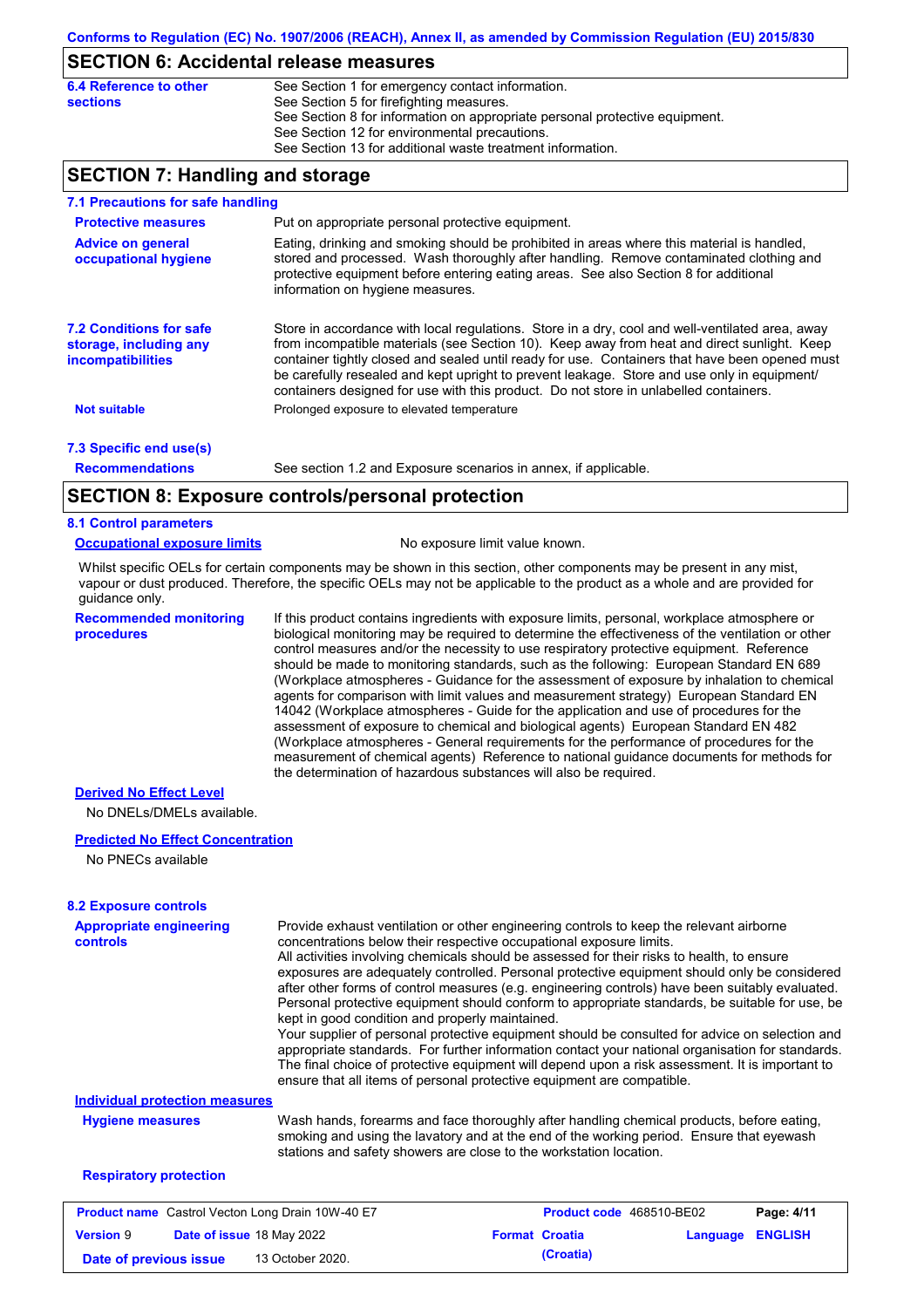# **SECTION 8: Exposure controls/personal protection**

|                            | In case of insufficient ventilation, wear suitable respiratory equipment.<br>The correct choice of respiratory protection depends upon the chemicals being handled, the<br>conditions of work and use, and the condition of the respiratory equipment. Safety procedures<br>should be developed for each intended application. Respiratory protection equipment should<br>therefore be chosen in consultation with the supplier/manufacturer and with a full assessment<br>of the working conditions.                                                                                                                                             |
|----------------------------|---------------------------------------------------------------------------------------------------------------------------------------------------------------------------------------------------------------------------------------------------------------------------------------------------------------------------------------------------------------------------------------------------------------------------------------------------------------------------------------------------------------------------------------------------------------------------------------------------------------------------------------------------|
| <b>Eye/face protection</b> | Safety glasses with side shields.                                                                                                                                                                                                                                                                                                                                                                                                                                                                                                                                                                                                                 |
| <b>Skin protection</b>     |                                                                                                                                                                                                                                                                                                                                                                                                                                                                                                                                                                                                                                                   |
| <b>Hand protection</b>     | <b>General Information:</b>                                                                                                                                                                                                                                                                                                                                                                                                                                                                                                                                                                                                                       |
|                            | Because specific work environments and material handling practices vary, safety procedures<br>should be developed for each intended application. The correct choice of protective gloves<br>depends upon the chemicals being handled, and the conditions of work and use. Most gloves<br>provide protection for only a limited time before they must be discarded and replaced (even the<br>best chemically resistant gloves will break down after repeated chemical exposures).                                                                                                                                                                  |
|                            | Gloves should be chosen in consultation with the supplier / manufacturer and taking account of<br>a full assessment of the working conditions.                                                                                                                                                                                                                                                                                                                                                                                                                                                                                                    |
|                            | Recommended: Nitrile gloves.<br><b>Breakthrough time:</b>                                                                                                                                                                                                                                                                                                                                                                                                                                                                                                                                                                                         |
|                            | Breakthrough time data are generated by glove manufacturers under laboratory test conditions<br>and represent how long a glove can be expected to provide effective permeation resistance. It<br>is important when following breakthrough time recommendations that actual workplace<br>conditions are taken into account. Always consult with your glove supplier for up-to-date<br>technical information on breakthrough times for the recommended glove type.<br>Our recommendations on the selection of gloves are as follows:                                                                                                                |
|                            | Continuous contact:                                                                                                                                                                                                                                                                                                                                                                                                                                                                                                                                                                                                                               |
|                            | Gloves with a minimum breakthrough time of 240 minutes, or >480 minutes if suitable gloves<br>can be obtained.<br>If suitable gloves are not available to offer that level of protection, gloves with shorter<br>breakthrough times may be acceptable as long as appropriate glove maintenance and<br>replacement regimes are determined and adhered to.                                                                                                                                                                                                                                                                                          |
|                            | Short-term / splash protection:                                                                                                                                                                                                                                                                                                                                                                                                                                                                                                                                                                                                                   |
|                            | Recommended breakthrough times as above.<br>It is recognised that for short-term, transient exposures, gloves with shorter breakthrough times<br>may commonly be used. Therefore, appropriate maintenance and replacement regimes must<br>be determined and rigorously followed.                                                                                                                                                                                                                                                                                                                                                                  |
|                            | <b>Glove Thickness:</b>                                                                                                                                                                                                                                                                                                                                                                                                                                                                                                                                                                                                                           |
|                            | For general applications, we recommend gloves with a thickness typically greater than 0.35 mm.                                                                                                                                                                                                                                                                                                                                                                                                                                                                                                                                                    |
|                            | It should be emphasised that glove thickness is not necessarily a good predictor of glove<br>resistance to a specific chemical, as the permeation efficiency of the glove will be dependent<br>on the exact composition of the glove material. Therefore, glove selection should also be based<br>on consideration of the task requirements and knowledge of breakthrough times.<br>Glove thickness may also vary depending on the glove manufacturer, the glove type and the<br>glove model. Therefore, the manufacturers' technical data should always be taken into account<br>to ensure selection of the most appropriate glove for the task. |
|                            | Note: Depending on the activity being conducted, gloves of varying thickness may be required<br>for specific tasks. For example:                                                                                                                                                                                                                                                                                                                                                                                                                                                                                                                  |
|                            | • Thinner gloves (down to 0.1 mm or less) may be required where a high degree of manual<br>dexterity is needed. However, these gloves are only likely to give short duration protection and<br>would normally be just for single use applications, then disposed of.                                                                                                                                                                                                                                                                                                                                                                              |
|                            | • Thicker gloves (up to 3 mm or more) may be required where there is a mechanical (as well<br>as a chemical) risk i.e. where there is abrasion or puncture potential.                                                                                                                                                                                                                                                                                                                                                                                                                                                                             |

| <b>Product name</b> Castrol Vecton Long Drain 10W-40 E7 |  |                                  | Product code 468510-BE02 | Page: 5/11            |                         |  |
|---------------------------------------------------------|--|----------------------------------|--------------------------|-----------------------|-------------------------|--|
| <b>Version 9</b>                                        |  | <b>Date of issue 18 May 2022</b> |                          | <b>Format Croatia</b> | <b>Language ENGLISH</b> |  |
| Date of previous issue                                  |  | 13 October 2020.                 |                          | (Croatia)             |                         |  |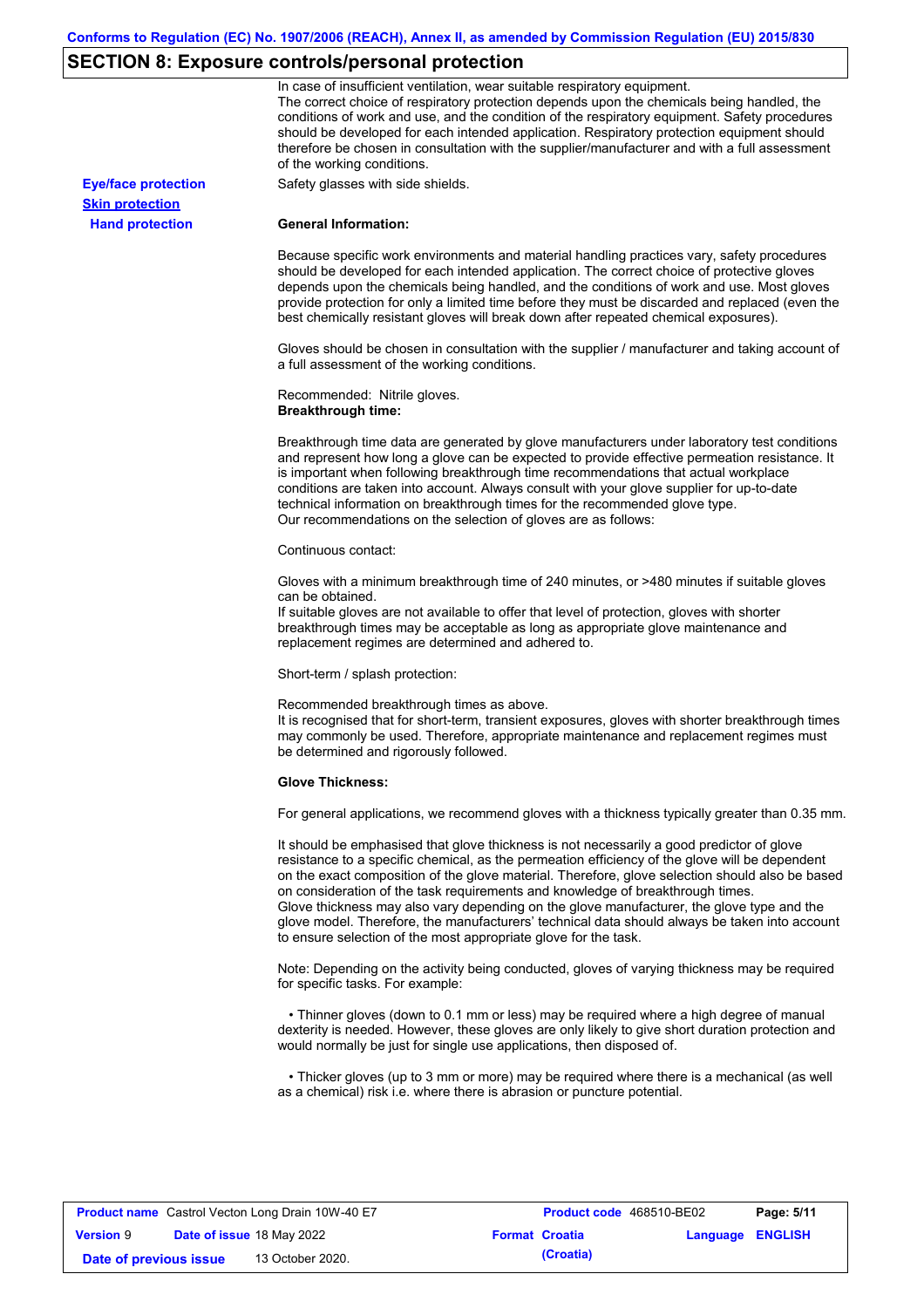# **SECTION 8: Exposure controls/personal protection**

| <b>Skin and body</b>                             | Use of protective clothing is good industrial practice.<br>Personal protective equipment for the body should be selected based on the task being<br>performed and the risks involved and should be approved by a specialist before handling this<br>product.<br>Cotton or polyester/cotton overalls will only provide protection against light superficial<br>contamination that will not soak through to the skin. Overalls should be laundered on a regular<br>basis. When the risk of skin exposure is high (e.g. when cleaning up spillages or if there is a<br>risk of splashing) then chemical resistant aprons and/or impervious chemical suits and boots<br>will be required. |
|--------------------------------------------------|---------------------------------------------------------------------------------------------------------------------------------------------------------------------------------------------------------------------------------------------------------------------------------------------------------------------------------------------------------------------------------------------------------------------------------------------------------------------------------------------------------------------------------------------------------------------------------------------------------------------------------------------------------------------------------------|
| <b>Refer to standards:</b>                       | Respiratory protection: EN 529<br>Gloves: EN 420, EN 374<br>Eye protection: EN 166<br>Filtering half-mask: EN 149<br>Filtering half-mask with valve: EN 405<br>Half-mask: EN 140 plus filter<br>Full-face mask: EN 136 plus filter<br>Particulate filters: EN 143<br>Gas/combined filters: EN 14387                                                                                                                                                                                                                                                                                                                                                                                   |
| <b>Environmental exposure</b><br><b>controls</b> | Emissions from ventilation or work process equipment should be checked to ensure they<br>comply with the requirements of environmental protection legislation. In some cases, fume<br>scrubbers, filters or engineering modifications to the process equipment will be necessary to<br>reduce emissions to acceptable levels.                                                                                                                                                                                                                                                                                                                                                         |

# **SECTION 9: Physical and chemical properties**

The conditions of measurement of all properties are at standard temperature and pressure unless otherwise indicated.

### **9.1 Information on basic physical and chemical properties**

| <b>Appearance</b>                                      |                                                |
|--------------------------------------------------------|------------------------------------------------|
| <b>Physical state</b>                                  | Liquid.                                        |
| <b>Colour</b>                                          | Amber. [Light]                                 |
| <b>Odour</b>                                           | Not available.                                 |
| <b>Odour threshold</b>                                 | Not available.                                 |
| рH                                                     | Mot applicable.                                |
| <b>Melting point/freezing point</b>                    | Not available.                                 |
| Initial boiling point and boiling                      | Not available.                                 |
| range                                                  |                                                |
| <b>Pour point</b>                                      | -42 $^{\circ}$ C                               |
| <b>Flash point</b>                                     | Closed cup: $210^{\circ}$ C (410 $^{\circ}$ F) |
| <b>Evaporation rate</b>                                | Not available.                                 |
| <b>Flammability (solid, gas)</b>                       | Not available.                                 |
| <b>Upper/lower flammability or</b><br>explosive limits | Not available.                                 |
| <b>Vapour pressure</b>                                 | Not available.                                 |

|                                                         |                                                                                                                                             |           |         | Vapour Pressure at 20°C |          |                          | Vapour pressure at 50°C |                |
|---------------------------------------------------------|---------------------------------------------------------------------------------------------------------------------------------------------|-----------|---------|-------------------------|----------|--------------------------|-------------------------|----------------|
|                                                         | <b>Ingredient name</b>                                                                                                                      | mm Hg kPa |         | <b>Method</b>           | mm<br>Hg | kPa                      | <b>Method</b>           |                |
|                                                         | Distillates (petroleum),<br>hydrotreated heavy<br>paraffinic                                                                                | < 0.08    | < 0.011 | <b>ASTM D 5191</b>      |          |                          |                         |                |
|                                                         | Distillates (petroleum),<br>hydrotreated heavy<br>paraffinic                                                                                | < 0.08    | < 0.011 | <b>ASTM D 5191</b>      |          |                          |                         |                |
| <b>Vapour density</b>                                   | Not available.                                                                                                                              |           |         |                         |          |                          |                         |                |
| <b>Relative density</b>                                 | Not available.                                                                                                                              |           |         |                         |          |                          |                         |                |
| <b>Density</b>                                          | $\leq$ 1000 kg/m <sup>3</sup> (<1 g/cm <sup>3</sup> ) at 15 <sup>°</sup> C                                                                  |           |         |                         |          |                          |                         |                |
| <b>Solubility(ies)</b>                                  | insoluble in water.                                                                                                                         |           |         |                         |          |                          |                         |                |
| <b>Partition coefficient: n-octanol/</b><br>water       | Mot applicable.                                                                                                                             |           |         |                         |          |                          |                         |                |
| <b>Auto-ignition temperature</b>                        | Not available.                                                                                                                              |           |         |                         |          |                          |                         |                |
| <b>Decomposition temperature</b>                        | Not available.                                                                                                                              |           |         |                         |          |                          |                         |                |
| <b>Viscosity</b>                                        | Kinematic: 86.3 mm <sup>2</sup> /s (86.3 cSt) at 40 $^{\circ}$ C<br>Kinematic: 12.5 to 16.3 mm <sup>2</sup> /s (12.5 to 16.3 cSt) at 100 °C |           |         |                         |          |                          |                         |                |
| <b>Product name</b> Castrol Vecton Long Drain 10W-40 E7 |                                                                                                                                             |           |         |                         |          | Product code 468510-BE02 |                         | Page: 6/11     |
| <b>Version 9</b><br><b>Date of issue 18 May 2022</b>    |                                                                                                                                             |           |         | <b>Format Croatia</b>   |          |                          | Language                | <b>ENGLISH</b> |
| Date of previous issue                                  | 13 October 2020.                                                                                                                            |           |         | (Croatia)               |          |                          |                         |                |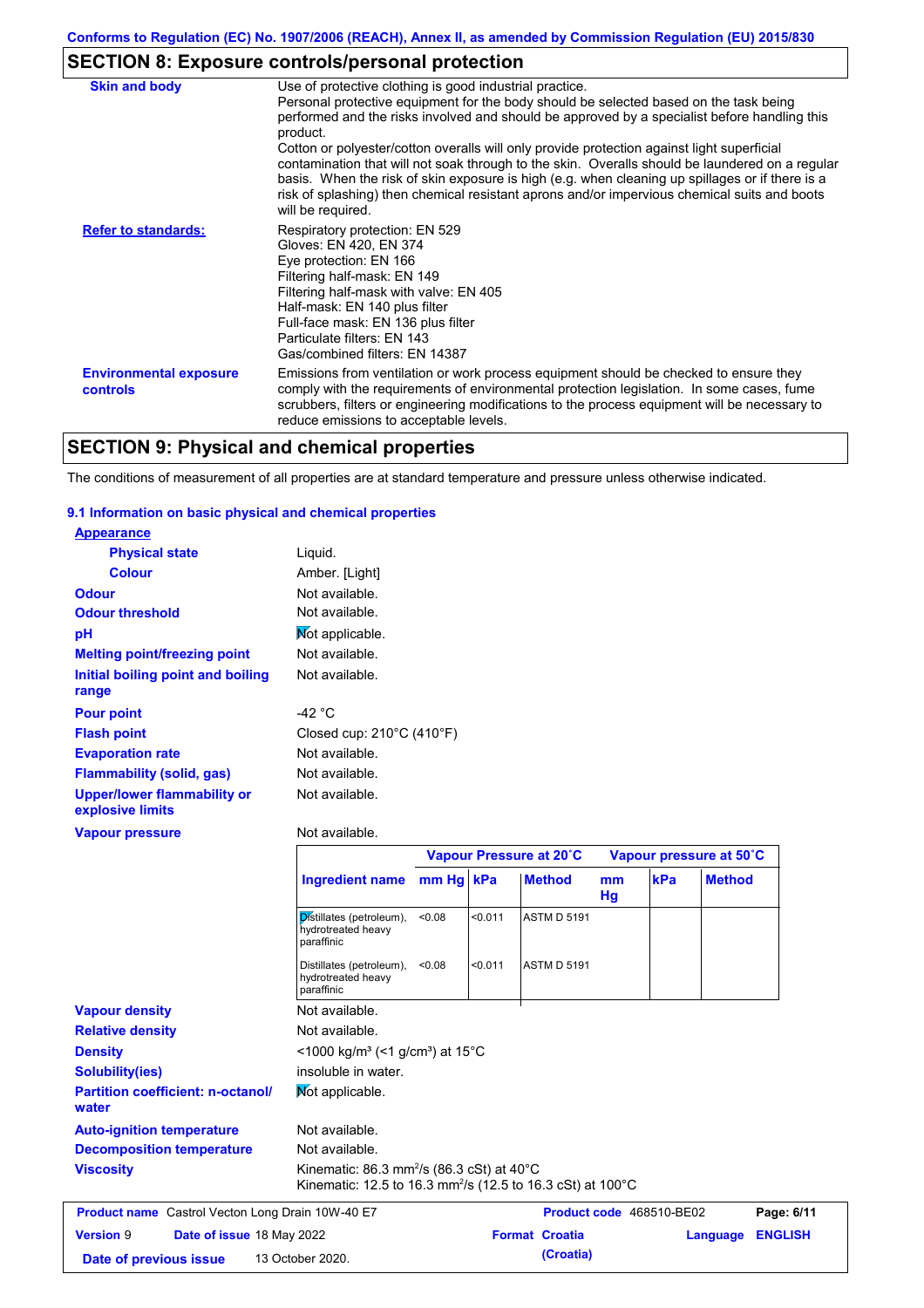| <b>SECTION 9: Physical and chemical properties</b> |                 |  |  |  |  |  |
|----------------------------------------------------|-----------------|--|--|--|--|--|
| <b>Explosive properties</b>                        | Not available.  |  |  |  |  |  |
| <b>Oxidising properties</b>                        | Not available.  |  |  |  |  |  |
| <b>Particle characteristics</b>                    |                 |  |  |  |  |  |
| <b>Median particle size</b>                        | Mot applicable. |  |  |  |  |  |
| 9.2 Other information                              |                 |  |  |  |  |  |
| No additional information.                         |                 |  |  |  |  |  |
| <b>SECTION 10: Stability and reactivity</b>        |                 |  |  |  |  |  |

| <b>10.1 Reactivity</b>                            | No specific test data available for this product. Refer to Conditions to avoid and Incompatible<br>materials for additional information.                                |
|---------------------------------------------------|-------------------------------------------------------------------------------------------------------------------------------------------------------------------------|
| <b>10.2 Chemical stability</b>                    | The product is stable.                                                                                                                                                  |
| <b>10.3 Possibility of</b><br>hazardous reactions | Under normal conditions of storage and use, hazardous reactions will not occur.<br>Under normal conditions of storage and use, hazardous polymerisation will not occur. |
| <b>10.4 Conditions to avoid</b>                   | Avoid all possible sources of ignition (spark or flame).                                                                                                                |
| 10.5 Incompatible materials                       | Reactive or incompatible with the following materials: oxidising materials.                                                                                             |
| <b>10.6 Hazardous</b><br>decomposition products   | Under normal conditions of storage and use, hazardous decomposition products should not be<br>produced.                                                                 |

# **SECTION 11: Toxicological information**

## **11.1 Information on toxicological effects**

#### **Acute toxicity estimates**

|                                                                                          | <b>Product/ingredient name</b>                                                                      | Oral (mg/<br>kg)                                                                                                                                          | <b>Dermal</b><br>(mg/kg) | <b>Inhalation</b><br>(gases)<br>(ppm) | <b>Inhalation</b><br>(vapours)<br>(mg/l) | <b>Inhalation</b><br>(dusts<br>and mists)<br>(mg/l) |
|------------------------------------------------------------------------------------------|-----------------------------------------------------------------------------------------------------|-----------------------------------------------------------------------------------------------------------------------------------------------------------|--------------------------|---------------------------------------|------------------------------------------|-----------------------------------------------------|
| <b>Phosphorodithioic acid, mixed O,O-bis (sec-Bu and</b><br>isooctyl) esters, zinc salts |                                                                                                     | 2500                                                                                                                                                      | N/A                      | N/A                                   | N/A                                      | N/A                                                 |
| Long chain alkyl phenol                                                                  |                                                                                                     | 2500                                                                                                                                                      | N/A                      | N/A                                   | N/A                                      | N/A                                                 |
| <b>Information on likely</b><br>routes of exposure                                       | Routes of entry anticipated: Dermal, Inhalation.                                                    |                                                                                                                                                           |                          |                                       |                                          |                                                     |
| <b>Potential acute health effects</b>                                                    |                                                                                                     |                                                                                                                                                           |                          |                                       |                                          |                                                     |
| <b>Inhalation</b>                                                                        | Vapour inhalation under ambient conditions is not normally a problem due to low vapour<br>pressure. |                                                                                                                                                           |                          |                                       |                                          |                                                     |
| <b>Ingestion</b>                                                                         |                                                                                                     | No known significant effects or critical hazards.                                                                                                         |                          |                                       |                                          |                                                     |
| <b>Skin contact</b>                                                                      |                                                                                                     | Defatting to the skin. May cause skin dryness and irritation. Not considered a skin sensitizer.<br>Based on data available for this or related materials. |                          |                                       |                                          |                                                     |
| Eye contact                                                                              |                                                                                                     | Not classified as an eye irritant. Based on data available for this or related materials.                                                                 |                          |                                       |                                          |                                                     |
| Symptoms related to the physical, chemical and toxicological characteristics             |                                                                                                     |                                                                                                                                                           |                          |                                       |                                          |                                                     |
| <b>Inhalation</b>                                                                        | No specific data.                                                                                   |                                                                                                                                                           |                          |                                       |                                          |                                                     |
| Ingestion                                                                                | No specific data.                                                                                   |                                                                                                                                                           |                          |                                       |                                          |                                                     |
| <b>Skin contact</b>                                                                      | Adverse symptoms may include the following:<br><i>irritation</i>                                    |                                                                                                                                                           |                          |                                       |                                          |                                                     |

|                                         | dryness                                                                                                           |
|-----------------------------------------|-------------------------------------------------------------------------------------------------------------------|
|                                         | cracking                                                                                                          |
| Eye contact                             | No specific data.                                                                                                 |
|                                         | Delayed and immediate effects as well as chronic effects from short and long-term exposure                        |
| <b>Inhalation</b>                       | Overexposure to the inhalation of airborne droplets or aerosols may cause irritation of the<br>respiratory tract. |
| <b>Ingestion</b>                        | Ingestion of large quantities may cause nausea and diarrhoea.                                                     |
| <b>Skin contact</b>                     | Prolonged or repeated contact can defat the skin and lead to irritation and/or dermatitis.                        |
| Eye contact                             | Potential risk of transient stinging or redness if accidental eye contact occurs.                                 |
| <b>Potential chronic health effects</b> |                                                                                                                   |

| <b>Product name</b> Castrol Vecton Long Drain 10W-40 E7 |  |                                  | Product code 468510-BE02 |                       | Page: 7/11              |  |
|---------------------------------------------------------|--|----------------------------------|--------------------------|-----------------------|-------------------------|--|
| <b>Version 9</b>                                        |  | <b>Date of issue 18 May 2022</b> |                          | <b>Format Croatia</b> | <b>Language ENGLISH</b> |  |
| Date of previous issue                                  |  | 13 October 2020.                 |                          | (Croatia)             |                         |  |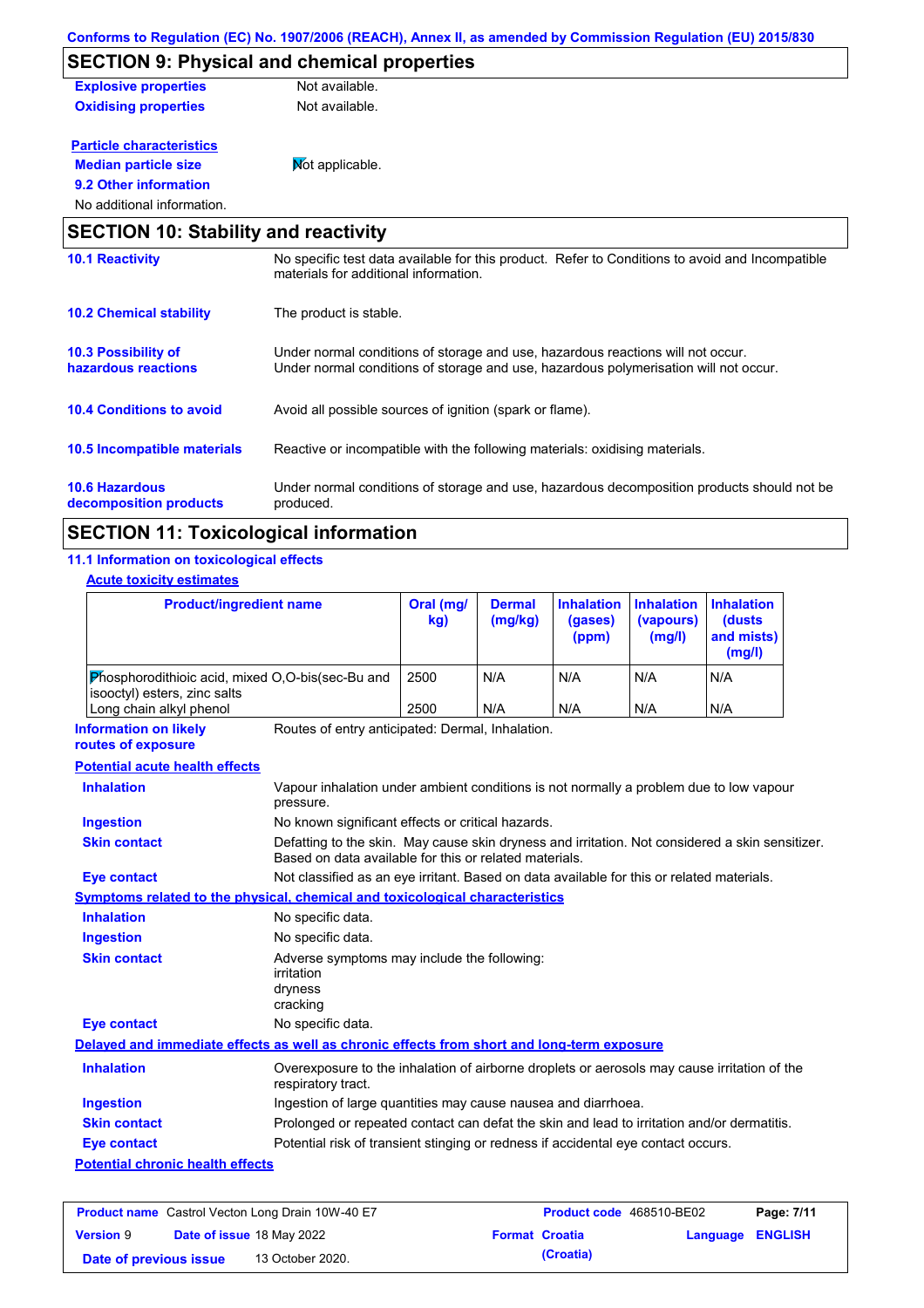# **SECTION 11: Toxicological information**

| <b>General</b>               | USED ENGINE OILS                                                                                                                                                                                                                                                                                                                                                                     |
|------------------------------|--------------------------------------------------------------------------------------------------------------------------------------------------------------------------------------------------------------------------------------------------------------------------------------------------------------------------------------------------------------------------------------|
|                              | Combustion products resulting from the operation of internal combustion engines contaminate<br>engine oils during use. Used engine oil may contain hazardous components which have the<br>potential to cause skin cancer. Frequent or prolonged contact with all types and makes of used<br>engine oil must therefore be avoided and a high standard of personal hygiene maintained. |
| <b>Carcinogenicity</b>       | No known significant effects or critical hazards.                                                                                                                                                                                                                                                                                                                                    |
| <b>Mutagenicity</b>          | No known significant effects or critical hazards.                                                                                                                                                                                                                                                                                                                                    |
| <b>Developmental effects</b> | No known significant effects or critical hazards.                                                                                                                                                                                                                                                                                                                                    |
| <b>Fertility effects</b>     | No known significant effects or critical hazards.                                                                                                                                                                                                                                                                                                                                    |

# **SECTION 12: Ecological information**

### **12.1 Toxicity**

**Environmental hazards** Not classified as dangerous

#### **12.2 Persistence and degradability**

Partially biodegradable.

### **12.3 Bioaccumulative potential**

This product is not expected to bioaccumulate through food chains in the environment.

| <b>12.4 Mobility in soil</b>                            |                                                                      |
|---------------------------------------------------------|----------------------------------------------------------------------|
| <b>Soil/water partition</b><br><b>coefficient (Koc)</b> | Not available.                                                       |
| <b>Mobility</b>                                         | Spillages may penetrate the soil causing ground water contamination. |

#### **12.5 Results of PBT and vPvB assessment**

Product does not meet the criteria for PBT or vPvB according to Regulation (EC) No. 1907/2006, Annex XIII.

### **12.6 Other adverse effects**

**Other ecological information**

Spills may form a film on water surfaces causing physical damage to organisms. Oxygen transfer could also be impaired.

## **SECTION 13: Disposal considerations**

## **13.1 Waste treatment methods**

**Methods of disposal**

#### **Product**

Where possible, arrange for product to be recycled. Dispose of via an authorised person/ licensed waste disposal contractor in accordance with local regulations.

## **Hazardous waste** Yes.

|  | European waste catalogue (EWC) |
|--|--------------------------------|
|--|--------------------------------|

| Waste code  | <b>Waste designation</b>                |
|-------------|-----------------------------------------|
| l 13 02 08* | other engine, gear and lubricating oils |

However, deviation from the intended use and/or the presence of any potential contaminants may require an alternative waste disposal code to be assigned by the end user.

| <b>Packaging</b>           |                                                                                                                                                                                                                                                                                                                                                                                                                                                                                                 |
|----------------------------|-------------------------------------------------------------------------------------------------------------------------------------------------------------------------------------------------------------------------------------------------------------------------------------------------------------------------------------------------------------------------------------------------------------------------------------------------------------------------------------------------|
| <b>Methods of disposal</b> | Where possible, arrange for product to be recycled. Dispose of via an authorised person/<br>licensed waste disposal contractor in accordance with local regulations.                                                                                                                                                                                                                                                                                                                            |
| <b>Special precautions</b> | This material and its container must be disposed of in a safe way. Care should be taken when<br>handling emptied containers that have not been cleaned or rinsed out. Empty containers or<br>liners may retain some product residues. Empty containers represent a fire hazard as they may<br>contain flammable product residues and vapour. Never weld, solder or braze empty containers.<br>Avoid dispersal of spilt material and runoff and contact with soil, waterways, drains and sewers. |
| <b>References</b>          | Commission 2014/955/EU<br>Directive 2008/98/EC                                                                                                                                                                                                                                                                                                                                                                                                                                                  |

| <b>Product name</b> Castrol Vecton Long Drain 10W-40 E7 |  | Product code 468510-BE02  |  | Page: 8/11            |                  |  |
|---------------------------------------------------------|--|---------------------------|--|-----------------------|------------------|--|
| <b>Version 9</b>                                        |  | Date of issue 18 May 2022 |  | <b>Format Croatia</b> | Language ENGLISH |  |
| Date of previous issue                                  |  | 13 October 2020.          |  | (Croatia)             |                  |  |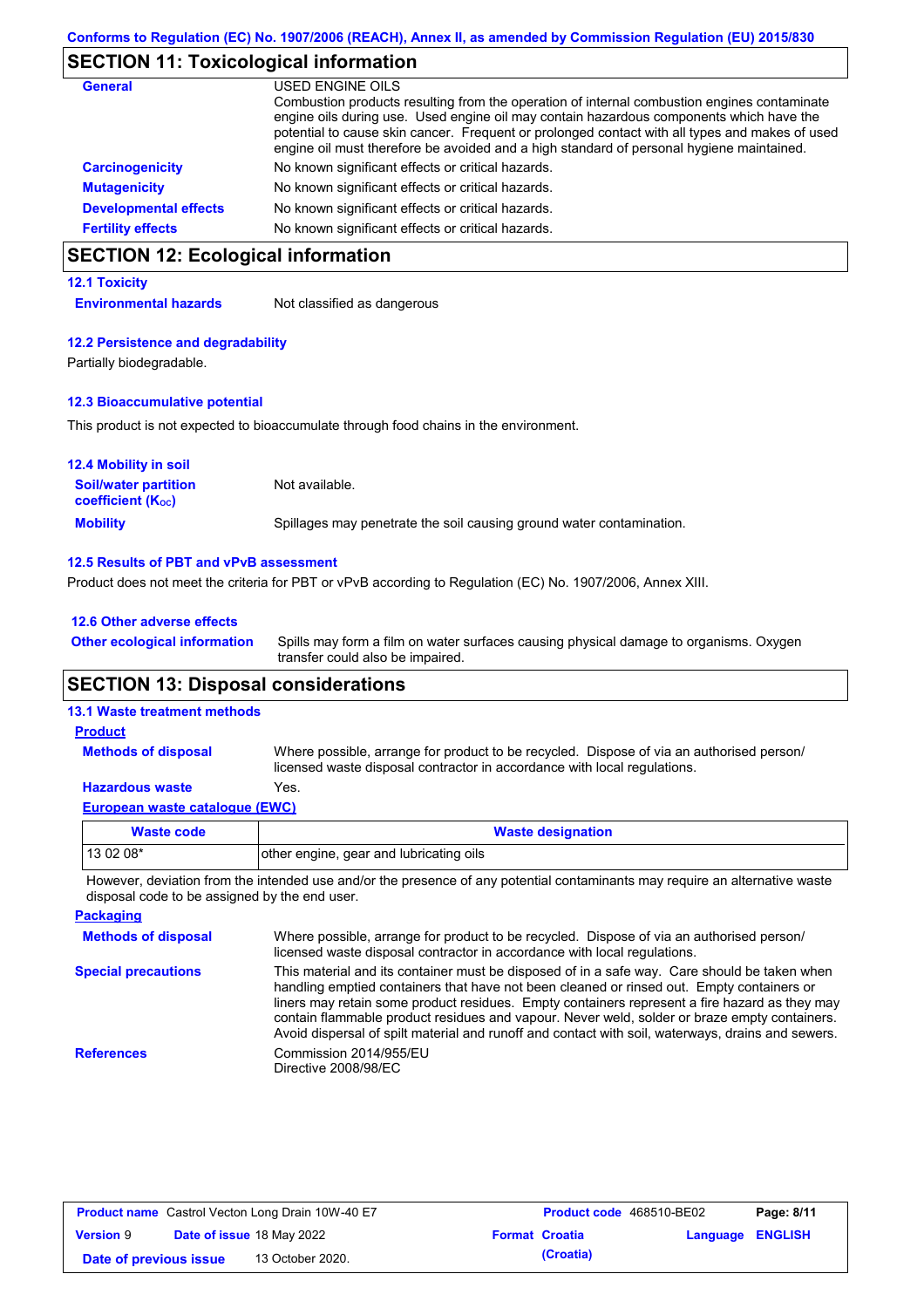#### - - - - - - - - - Not regulated. Not regulated. Not regulated. - - - **SECTION 14: Transport information ADR/RID IMDG IATA 14.1 UN number 14.2 UN proper shipping name 14.3 Transport hazard class(es) 14.4 Packing group ADN Additional information 14.5 Environmental hazards** No. 1980 | No. 1980 | No. 1980 | No. 1980 | No. 1980 | No. 1980 | No. 1980 | No. 1980 | No. 1980 | No. 1980 | Not regulated. - -<br>No. - -

**14.6 Special precautions for user** Not available.

**14.7 Transport in bulk according to IMO instruments**

Not available.

## **SECTION 15: Regulatory information**

**Other regulations REACH Status** The company, as identified in Section 1, sells this product in the EU in compliance with the current requirements of REACH. **15.1 Safety, health and environmental regulations/legislation specific for the substance or mixture EU Regulation (EC) No. 1907/2006 (REACH) Annex XIV - List of substances subject to authorisation Substances of very high concern** None of the components are listed. At least one component is not listed. At least one component is not listed. At least one component is not listed. At least one component is not listed. At least one component is not listed. All components are listed or exempted. At least one component is not listed. **United States inventory (TSCA 8b) Australia inventory (AIIC) Canada inventory China inventory (IECSC) Japan inventory (CSCL) Korea inventory (KECI) Philippines inventory (PICCS) Taiwan Chemical Substances Inventory (TCSI) All components are listed or exempted. Ozone depleting substances (1005/2009/EU)** Not listed. **Prior Informed Consent (PIC) (649/2012/EU)** None of the components are listed. **Annex XIV EU Regulation (EC) No. 1907/2006 (REACH) Annex XVII - Restrictions on the manufacture, placing on the market and use of certain dangerous substances, mixtures and articles** Not applicable.

**Product name** Castrol Vecton Long Drain 10W-40 E7 **Product Code 468510-BE02 Page: 9/11 Version** 9 **Date of issue** 18 May 2022 **Format Croatia Language ENGLISH Date of previous issue 13 October 2020. (Croatia) (Croatia)**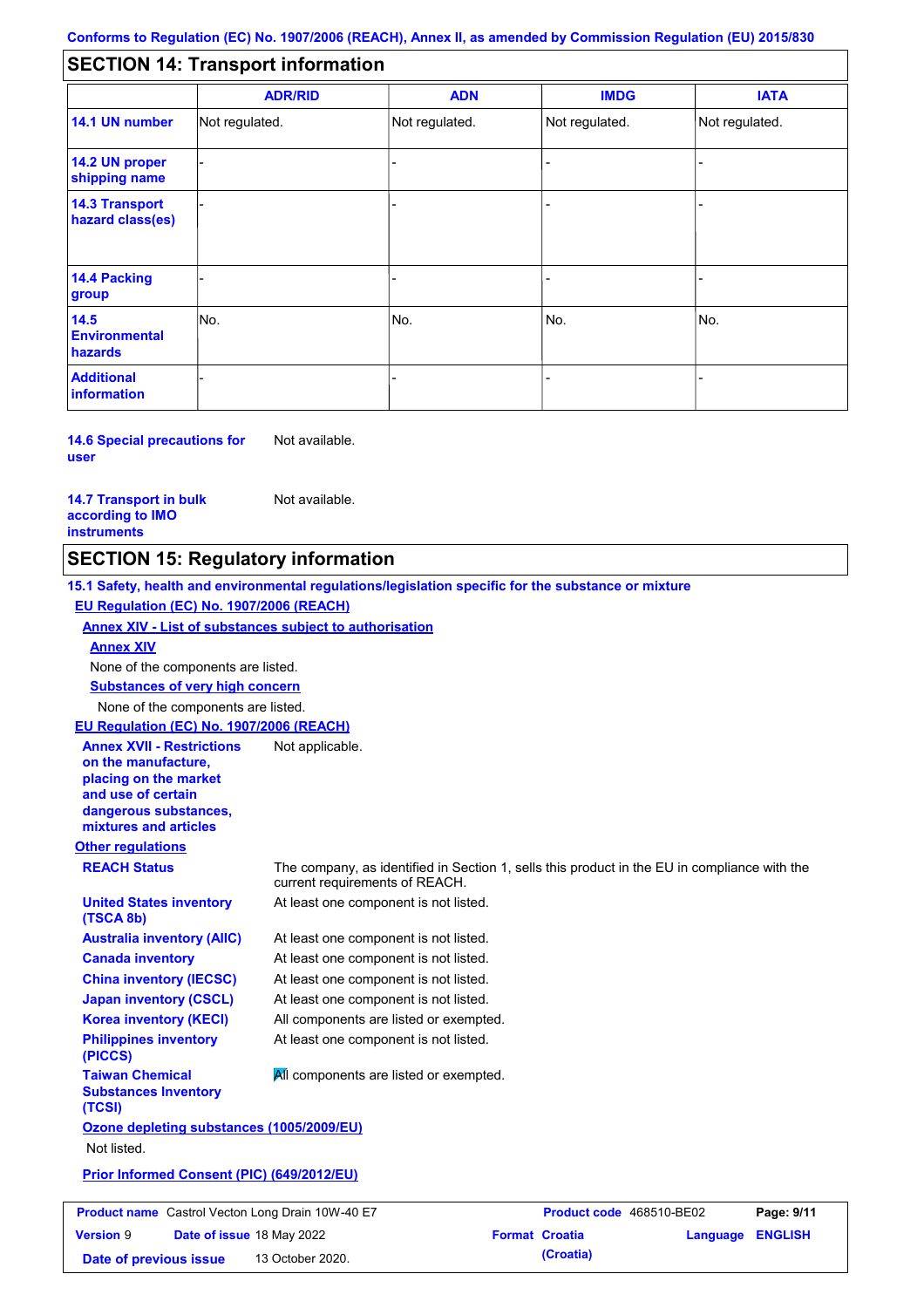# **SECTION 15: Regulatory information**

Not listed.

**Persistent Organic Pollutants** Not listed.

### **EU - Water framework directive - Priority substances**

None of the components are listed.

## **Seveso Directive**

This product is not controlled under the Seveso Directive.

| <b>15.2 Chemical safety</b> | A Chemical Safety Assessment has been carried out for one or more of the substances within  |
|-----------------------------|---------------------------------------------------------------------------------------------|
| assessment                  | this mixture. A Chemical Safety Assessment has not been carried out for the mixture itself. |

# **SECTION 16: Other information**

| <b>Abbreviations and acronyms</b> | ADN = European Provisions concerning the International Carriage of Dangerous Goods by                                           |
|-----------------------------------|---------------------------------------------------------------------------------------------------------------------------------|
|                                   | Inland Waterway<br>ADR = The European Agreement concerning the International Carriage of Dangerous Goods by                     |
|                                   | Road                                                                                                                            |
|                                   | ATE = Acute Toxicity Estimate                                                                                                   |
|                                   | BCF = Bioconcentration Factor                                                                                                   |
|                                   | CAS = Chemical Abstracts Service                                                                                                |
|                                   | CLP = Classification, Labelling and Packaging Regulation [Regulation (EC) No. 1272/2008]                                        |
|                                   | CSA = Chemical Safety Assessment                                                                                                |
|                                   | CSR = Chemical Safety Report                                                                                                    |
|                                   | DMEL = Derived Minimal Effect Level                                                                                             |
|                                   | DNEL = Derived No Effect Level                                                                                                  |
|                                   | EINECS = European Inventory of Existing Commercial chemical Substances                                                          |
|                                   | ES = Exposure Scenario                                                                                                          |
|                                   | EUH statement = CLP-specific Hazard statement                                                                                   |
|                                   | EWC = European Waste Catalogue                                                                                                  |
|                                   | GHS = Globally Harmonized System of Classification and Labelling of Chemicals<br>IATA = International Air Transport Association |
|                                   | IBC = Intermediate Bulk Container                                                                                               |
|                                   | IMDG = International Maritime Dangerous Goods                                                                                   |
|                                   | LogPow = logarithm of the octanol/water partition coefficient                                                                   |
|                                   | MARPOL = International Convention for the Prevention of Pollution From Ships, 1973 as                                           |
|                                   | modified by the Protocol of 1978. ("Marpol" = marine pollution)                                                                 |
|                                   | OECD = Organisation for Economic Co-operation and Development                                                                   |
|                                   | PBT = Persistent, Bioaccumulative and Toxic                                                                                     |
|                                   | <b>PNEC</b> = Predicted No Effect Concentration                                                                                 |
|                                   | REACH = Registration, Evaluation, Authorisation and Restriction of Chemicals Regulation                                         |
|                                   | [Regulation (EC) No. 1907/2006]                                                                                                 |
|                                   | RID = The Regulations concerning the International Carriage of Dangerous Goods by Rail                                          |
|                                   | <b>RRN = REACH Registration Number</b>                                                                                          |
|                                   | SADT = Self-Accelerating Decomposition Temperature                                                                              |
|                                   | SVHC = Substances of Very High Concern                                                                                          |
|                                   | STOT-RE = Specific Target Organ Toxicity - Repeated Exposure<br>STOT-SE = Specific Target Organ Toxicity - Single Exposure      |
|                                   | $TWA = Time$ weighted average                                                                                                   |
|                                   | $UN = United Nations$                                                                                                           |
|                                   | UVCB = Complex hydrocarbon substance                                                                                            |
|                                   | VOC = Volatile Organic Compound                                                                                                 |
|                                   | vPvB = Very Persistent and Very Bioaccumulative                                                                                 |
|                                   | Varies = may contain one or more of the following 64741-88-4 / RRN 01-2119488706-23,                                            |
|                                   | 64741-89-5 / RRN 01-2119487067-30, 64741-95-3 / RRN 01-2119487081-40, 64741-96-4/ RRN                                           |
|                                   | 01-2119483621-38, 64742-01-4 / RRN 01-2119488707-21, 64742-44-5 / RRN                                                           |
|                                   | 01-2119985177-24, 64742-45-6, 64742-52-5 / RRN 01-2119467170-45, 64742-53-6 / RRN                                               |
|                                   | 01-2119480375-34, 64742-54-7 / RRN 01-2119484627-25, 64742-55-8 / RRN                                                           |
|                                   | 01-2119487077-29, 64742-56-9 / RRN 01-2119480132-48, 64742-57-0 / RRN                                                           |
|                                   | 01-2119489287-22, 64742-58-1, 64742-62-7 / RRN 01-2119480472-38, 64742-63-8,                                                    |
|                                   | 64742-65-0 / RRN 01-2119471299-27, 64742-70-7 / RRN 01-2119487080-42, 72623-85-9 /                                              |
|                                   | RRN 01-2119555262-43, 72623-86-0 / RRN 01-2119474878-16, 72623-87-1 / RRN                                                       |
|                                   | 01-2119474889-13                                                                                                                |

## **Procedure used to derive the classification according to Regulation (EC) No. 1272/2008 [CLP/GHS]**

| <b>Classification</b>                      |                                                         | <b>Justification</b>     |          |                |  |
|--------------------------------------------|---------------------------------------------------------|--------------------------|----------|----------------|--|
| Not classified.                            |                                                         |                          |          |                |  |
|                                            | <b>Product name</b> Castrol Vecton Long Drain 10W-40 E7 | Product code 468510-BE02 |          | Page: 10/11    |  |
| <b>Version 9</b>                           | Date of issue 18 May 2022                               | <b>Format Croatia</b>    | Language | <b>ENGLISH</b> |  |
| 13 October 2020.<br>Date of previous issue |                                                         | (Croatia)                |          |                |  |